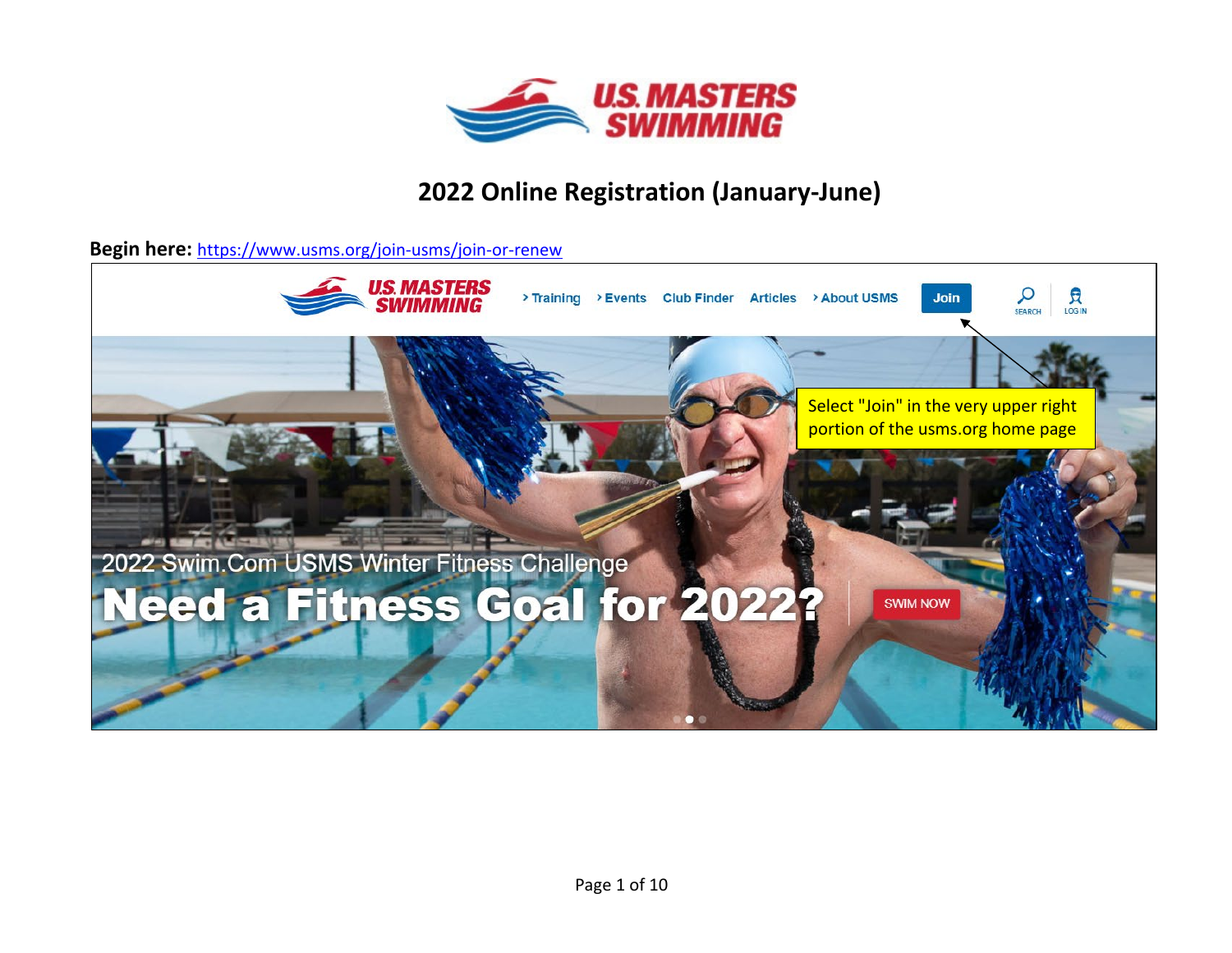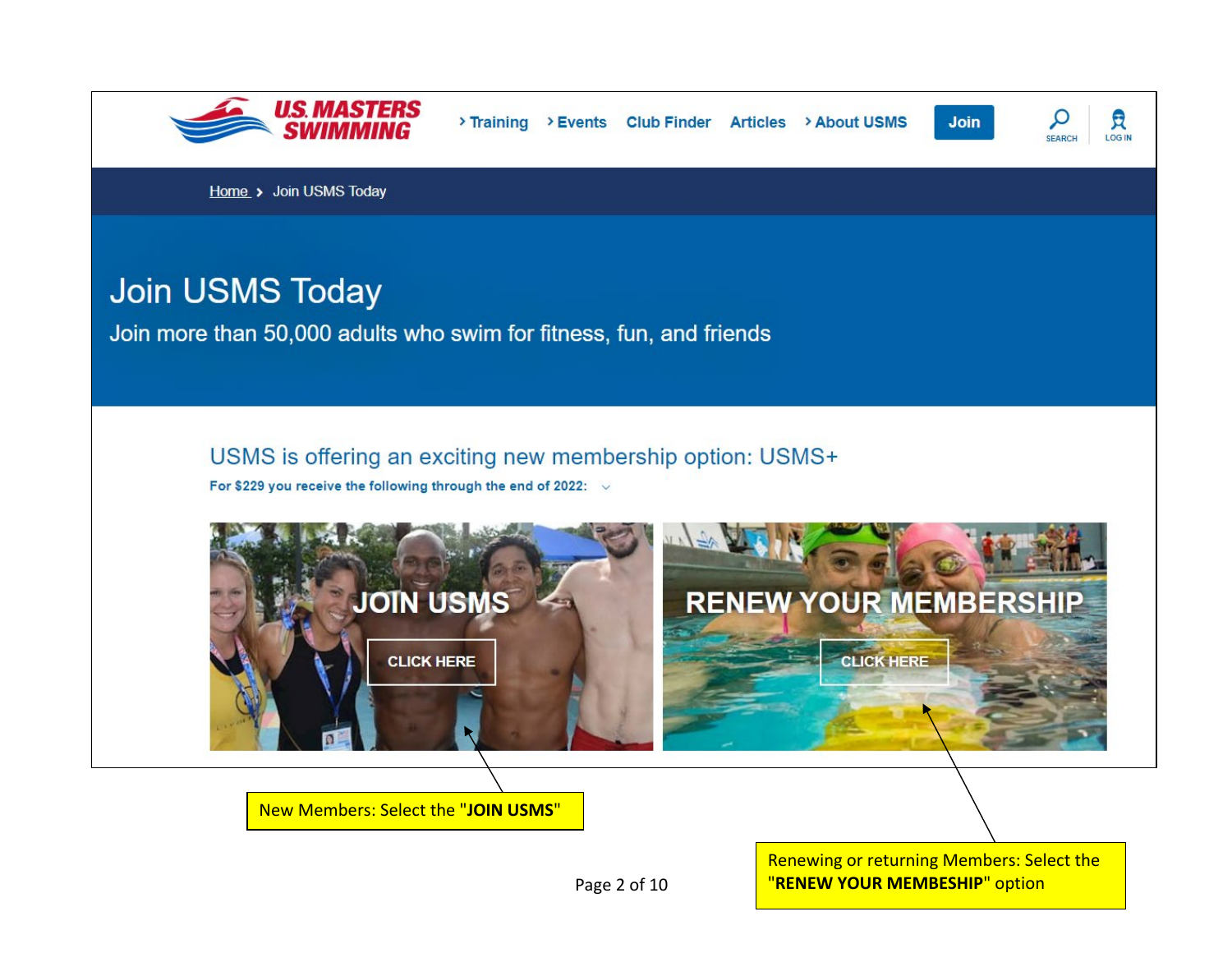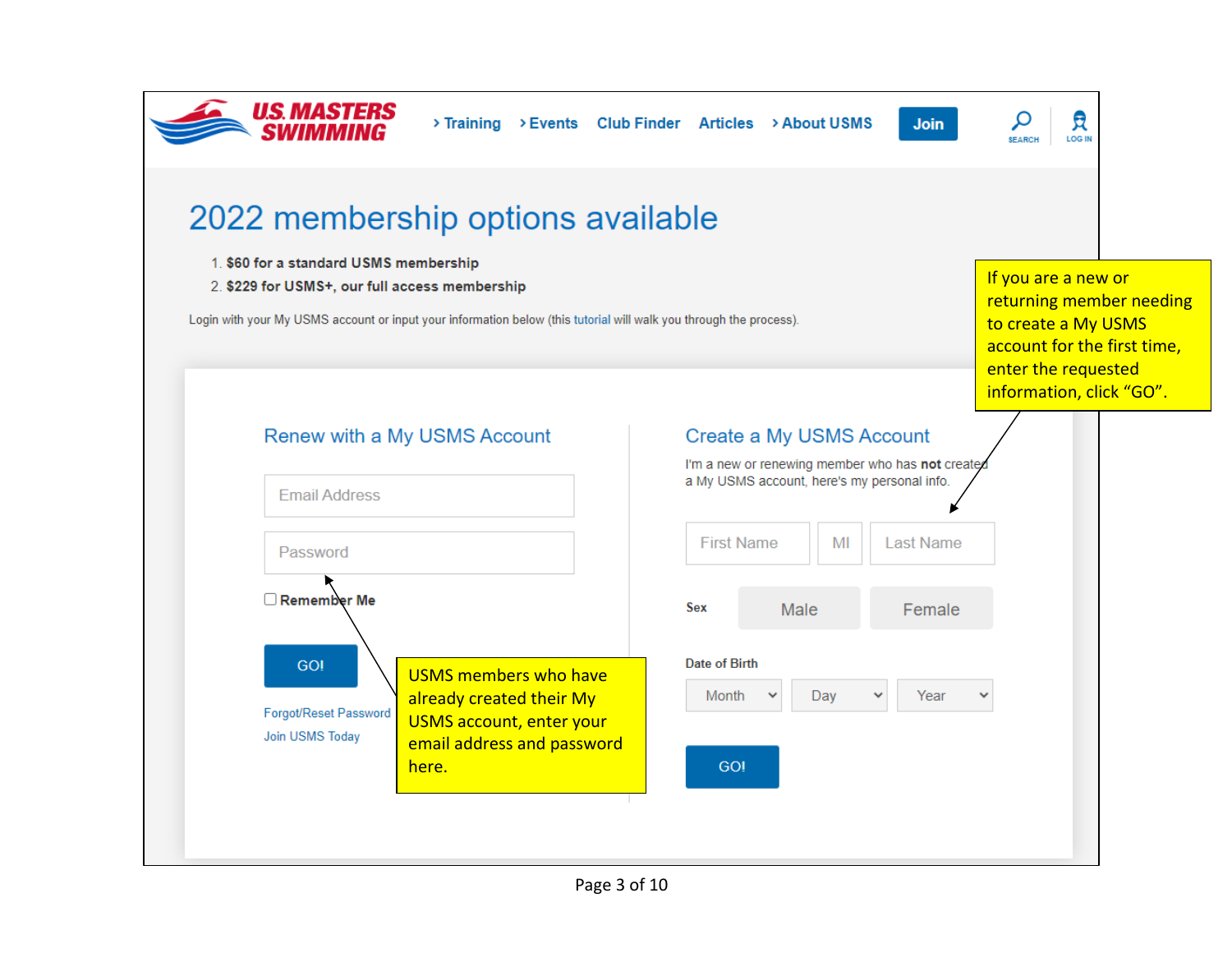| <b>Contact Information</b>                    |                                                                                                            |                                                                                                           |  |  |  |  |
|-----------------------------------------------|------------------------------------------------------------------------------------------------------------|-----------------------------------------------------------------------------------------------------------|--|--|--|--|
|                                               | <b>U.S. MASTERS</b><br>SWIMMING                                                                            | م<br>貝<br>Join<br>> Training > Events Club Finder Articles > About USMS<br><b>LOG IN</b><br><b>SEARCH</b> |  |  |  |  |
|                                               | Masters, Let's Join USMS Today<br>Welcome to U.S. Masters Swimming. Let's finish your registration process |                                                                                                           |  |  |  |  |
| Enter the requested<br>contact information in |                                                                                                            | <b>Contact Information</b>                                                                                |  |  |  |  |
| the fields below:                             | <b>First Name</b>                                                                                          | MI<br><b>Last Name</b>                                                                                    |  |  |  |  |
|                                               | <b>Masters</b>                                                                                             | MI<br>Swimming                                                                                            |  |  |  |  |
|                                               | <b>Sex</b>                                                                                                 | <b>Birth Month</b><br><b>Birth Day</b><br><b>Birth Year</b>                                               |  |  |  |  |
|                                               | Female<br>Male                                                                                             | <b>Dec</b><br>25<br>1987<br>$\checkmark$<br>v                                                             |  |  |  |  |
|                                               | Email Address <sup>®</sup>                                                                                 | Phone                                                                                                     |  |  |  |  |
|                                               | usms@usms.org                                                                                              | 941-256-8767                                                                                              |  |  |  |  |
|                                               | Country                                                                                                    |                                                                                                           |  |  |  |  |
|                                               | <b>United States Of America</b>                                                                            | $\checkmark$                                                                                              |  |  |  |  |
|                                               | <b>Address</b>                                                                                             |                                                                                                           |  |  |  |  |
|                                               | 1751 Mound St                                                                                              |                                                                                                           |  |  |  |  |
|                                               | City                                                                                                       | <b>Zip Code</b><br><b>State</b>                                                                           |  |  |  |  |
|                                               | Sarasota                                                                                                   | 34236<br>Florida<br>$\checkmark$                                                                          |  |  |  |  |
|                                               |                                                                                                            |                                                                                                           |  |  |  |  |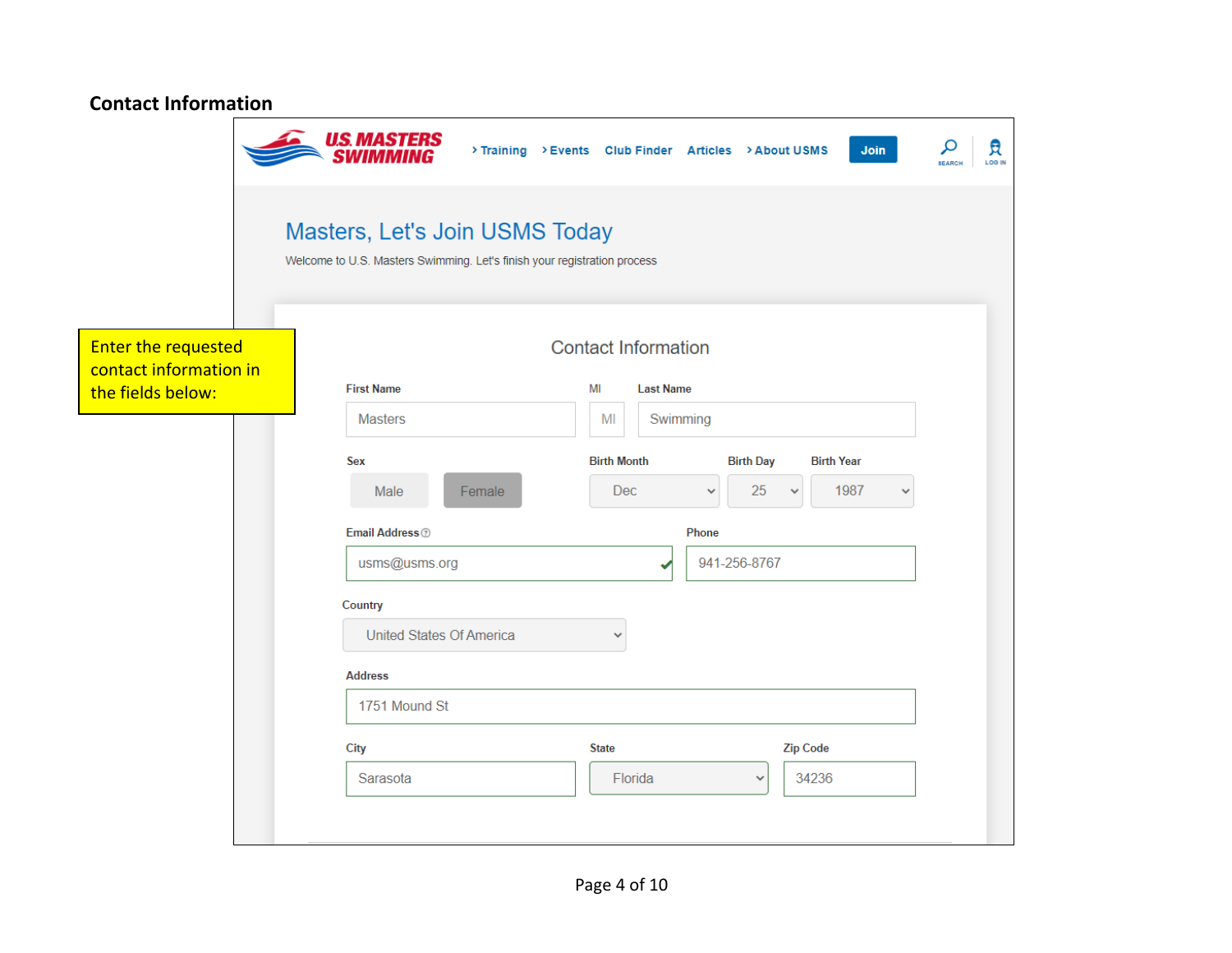

An LMSC has been suggested for you based on your zip code, but you are not required to register in this LMSC. Select your preferred LMSC and then select your club. If there are registered workout groups (WOG) under the selected parent club, a WOG dropdown menu will automatically appear.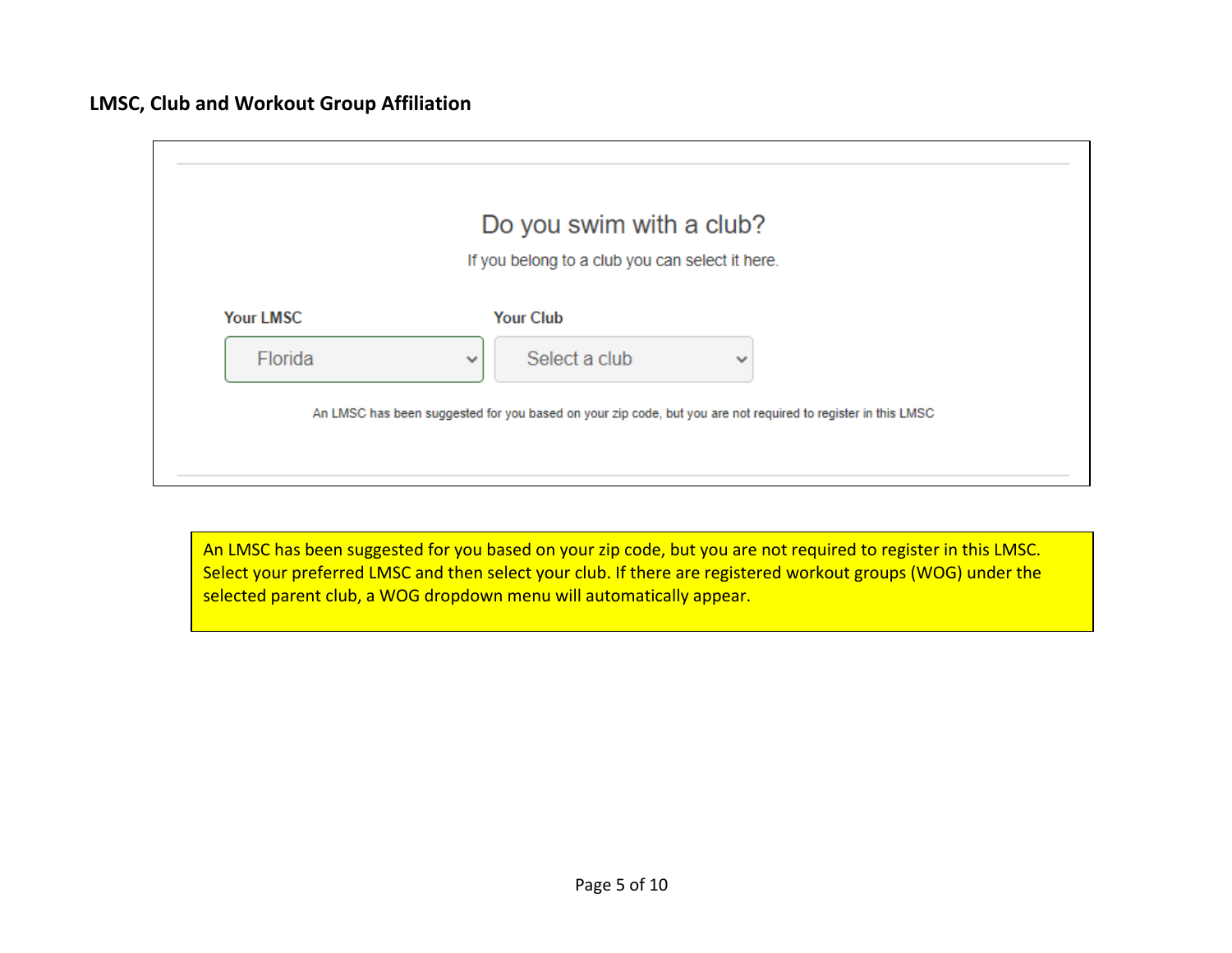## **Your Interests and Preferences**

| What is your main reason for joining today?                     | What is your primary goal?                                           |  |  |
|-----------------------------------------------------------------|----------------------------------------------------------------------|--|--|
| Swim with a club                                                | Stay fit                                                             |  |  |
| Participate in an event                                         | Improve technique<br>Train for a swim event<br>Train for a triathlon |  |  |
| Content like SWIMMER magazine                                   |                                                                      |  |  |
| Access to the Workout Library                                   |                                                                      |  |  |
| Attend a clinic                                                 | Other                                                                |  |  |
| Attend a certification course                                   |                                                                      |  |  |
| Other                                                           |                                                                      |  |  |
| How would you like to receive your copy of SWIMMER<br>magazine? | I currently coach or have an interest in coaching others             |  |  |
| Print<br>Online                                                 | Yes                                                                  |  |  |
|                                                                 | No                                                                   |  |  |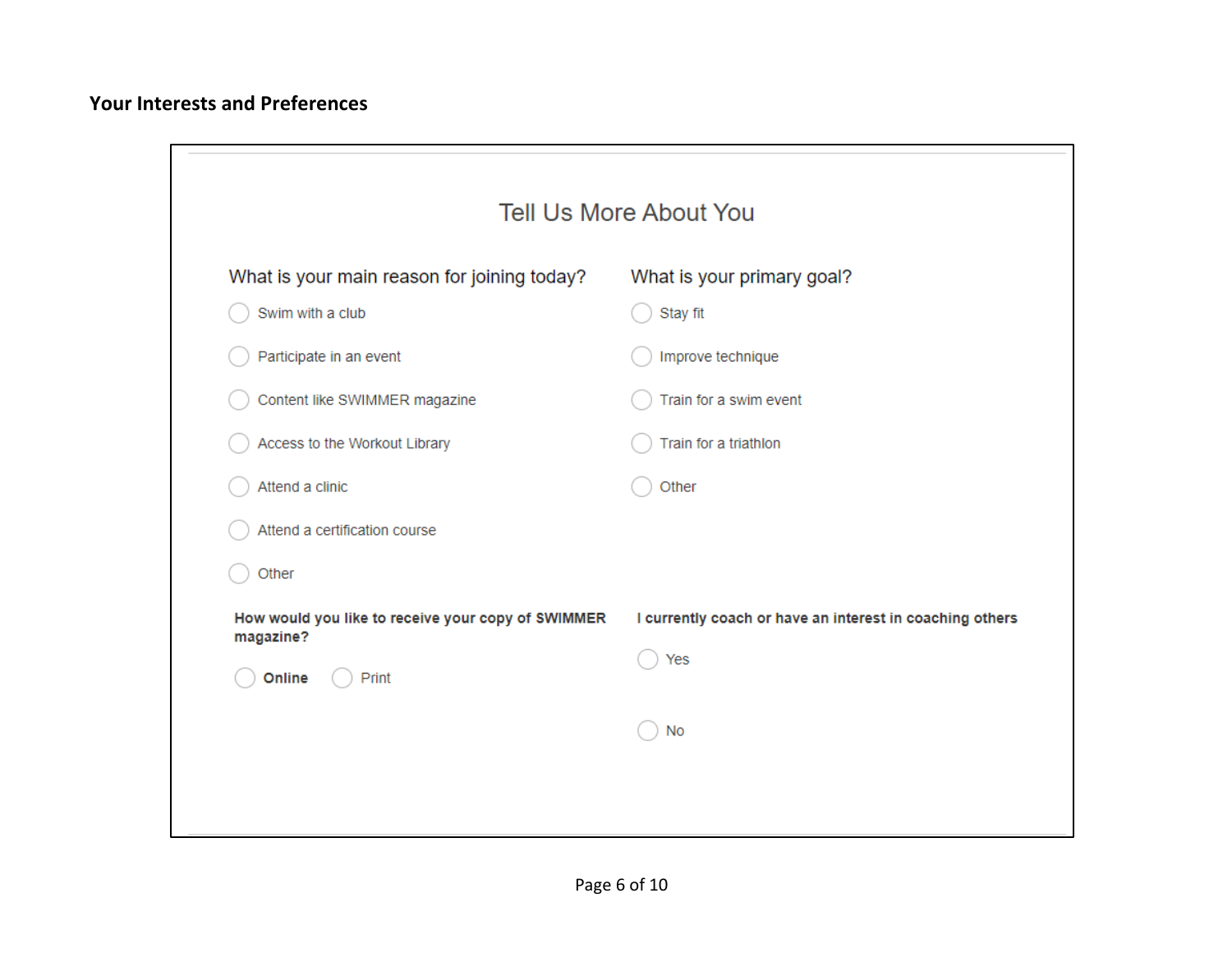

After reading and reviewing the Liability Waiver, select "I agree to the terms above" to be able to continue and complete registration.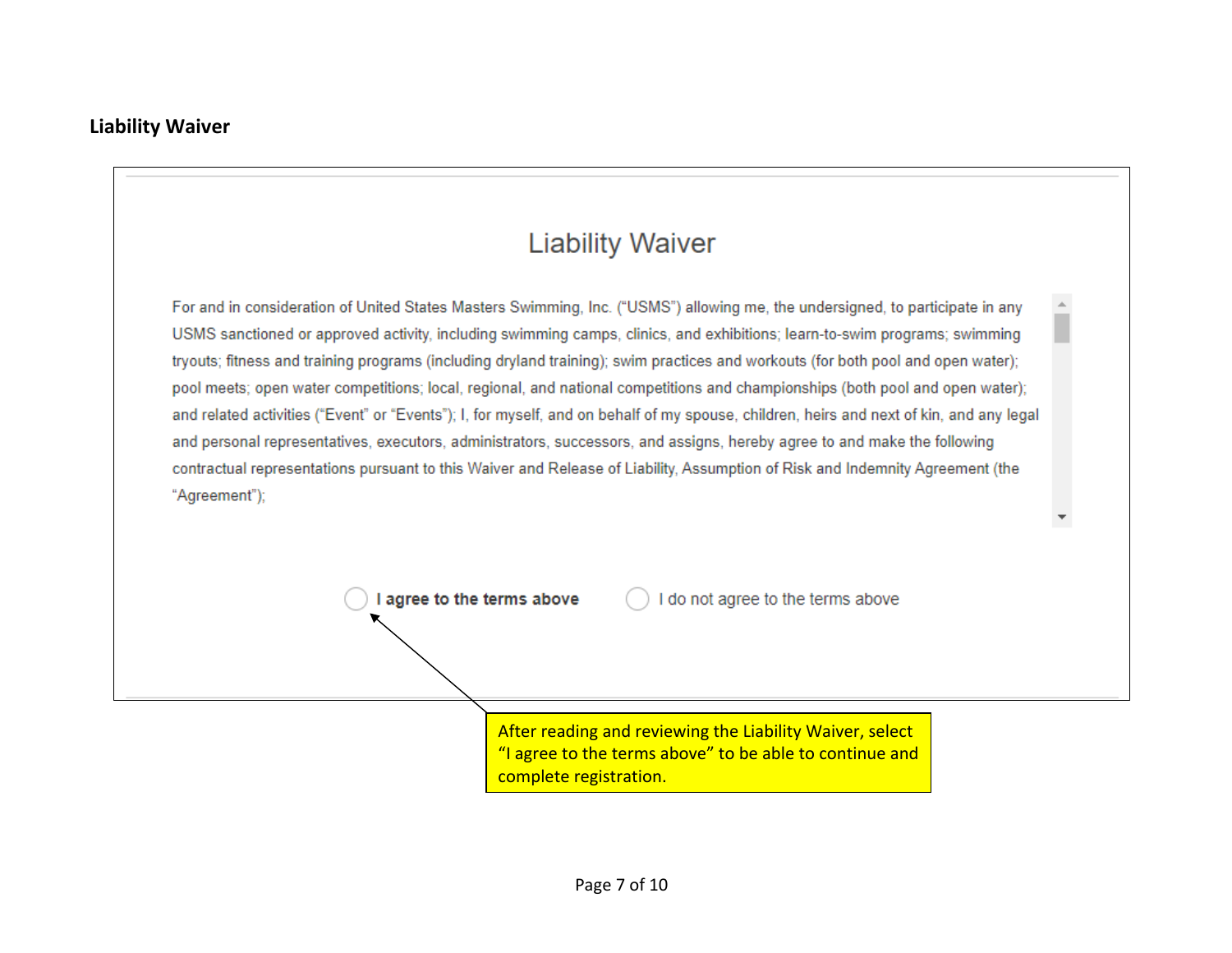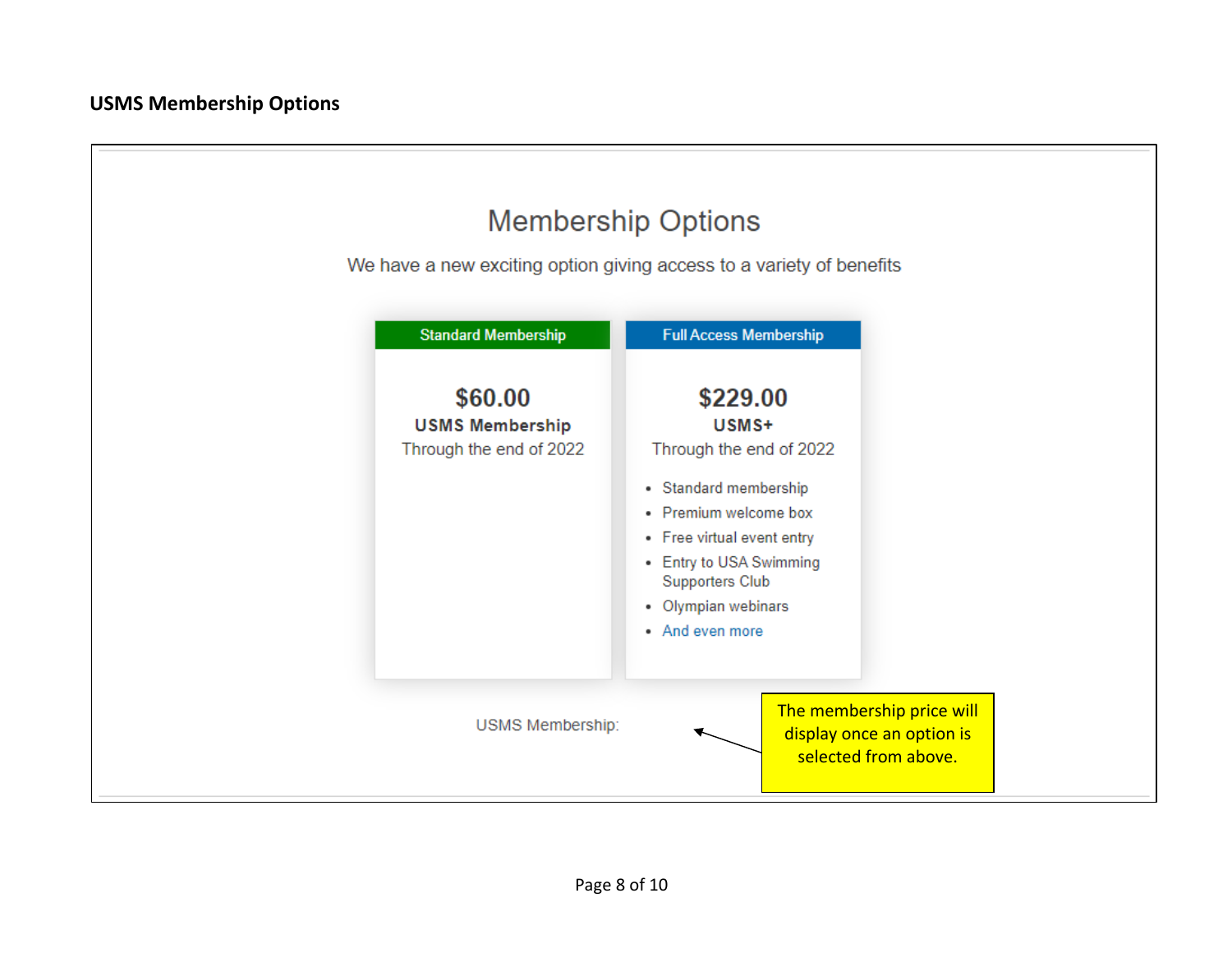## **Donation Options**